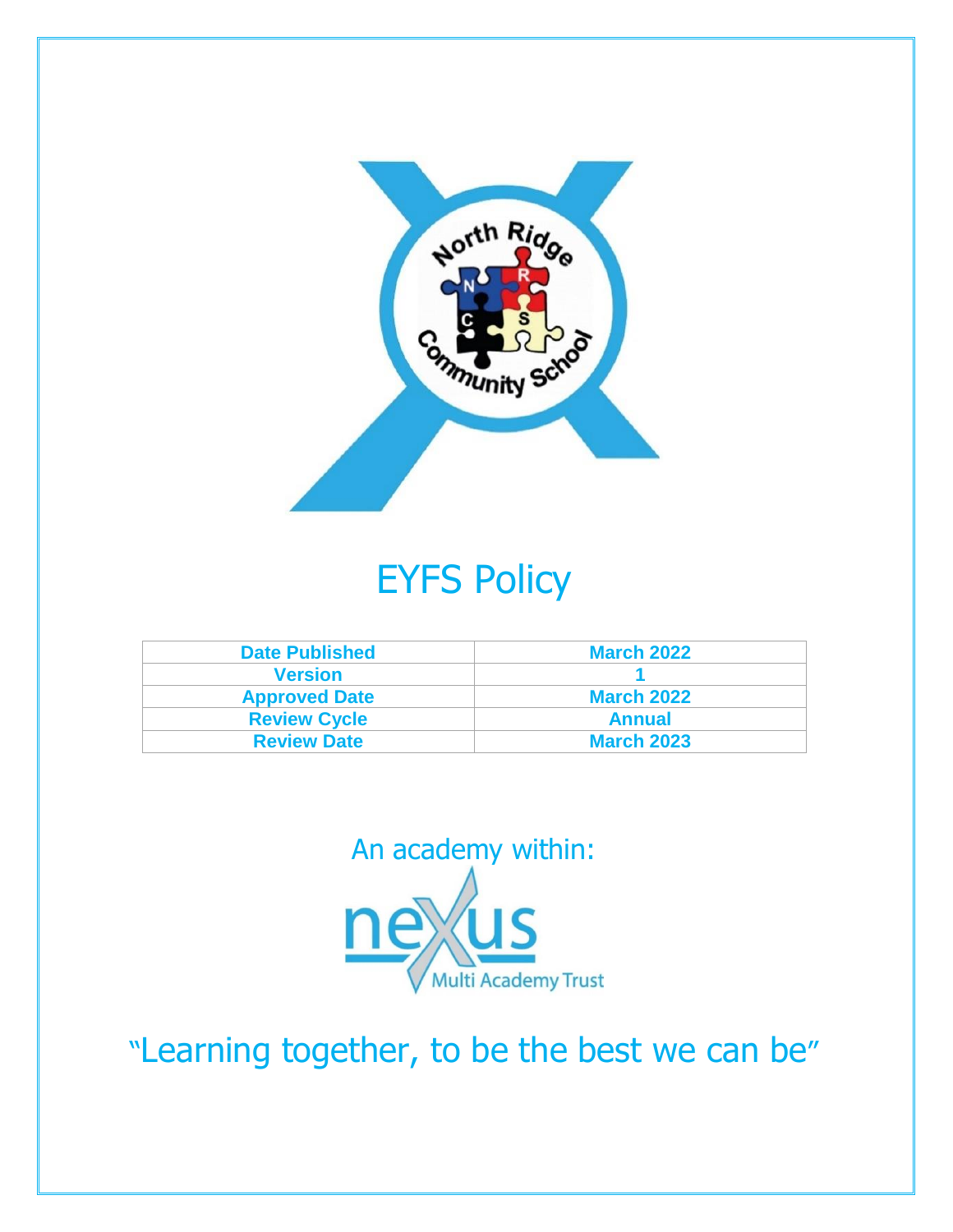



## 1. Introduction

1.1 The Early Years policy and provision is for children from three to five years of age. At North Ridge we greatly value the important role that the Early Years (EY) and it has embedding secure foundations for future learning and development across a variety of opportunities. We recognise the importance of learning through play and how it underpins the EY and all aspects of children's development.

# 2. Aims & Scope of Policy

2.1 It is every child's right to grow up safe, healthy, enjoying and achieving, making a positive contribution and with economic well-being.

### **We aim to:**

- **•** provide a safe, challenging, stimulating, caring and sharing environment which is sensitive to the needs of every child.
- **•** provide a broad, balanced, relevant, personal and creative curriculum that will set in place firm foundations for future learning and development in Key Stage 1 and beyond.
- **•** provide opportunities for children to learn through purposeful play in all areas of learning and development both inside and outdoor
- use and value what each child can do, assessing their individual needs and helping each child to progress
- **•** enable choice and decision-making, fostering independence and self-confidence work in partnership with parents/carer's and value their contributions.
- **EXED** ensure that all children, irrespective of ethnicity, culture, religion, home language, family background, learning difficulties, disabilities, gender or ability, have the opportunity to experience a challenging and enjoyable programme of learning and development.

### **The EY is based upon Four Guiding Principles:**

- A Unique Child
- **Positive Relationships**
- **Enabling Environments**
- **Exercise 1 Learning and Development**

### 2.2 **The Unique Child**

This is done through ensuring that parents/carers, support staff and the reception teaching team work effectively together to support children's learning and development. Every child is allocated a Key Person to ensure working in partnership with parents, careers and families

### **We meet the needs of all our children through:**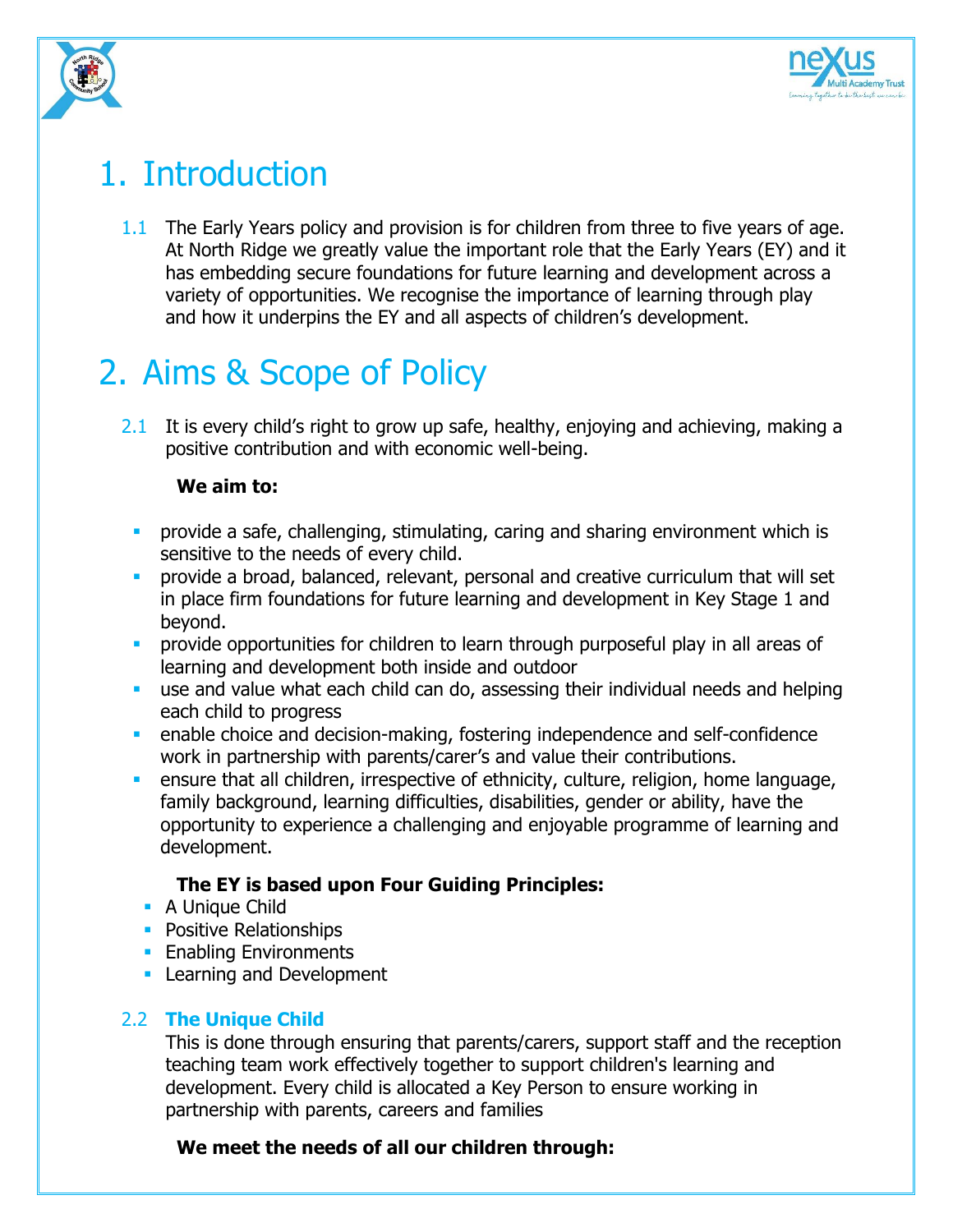



- **planning opportunities that builds upon and extend children's knowledge,** experience and interests, and develop their self-esteem and confidence;
- **E** using a wide range of teaching strategies based on children's learning needs;
- **•** providing a wide range of opportunities to motivate and support children and to help them to learn effectively;
- **•** providing a safe and supportive learning environment in which the contribution of all children is valued;
- **using resources which reflect diversity and are free from discrimination** and stereotyping;
- **planning challenging activities for children whose ability and** understanding are in advance of their language and communication skills; monitoring children's progress and taking action to provide support as necessary for next steps.
- where possible making links with schools in the child's local area and to visit the local community

### 2.3 **Positive Relationships**

**EXECT** At North Ridge we recognise that children learn to be strong, independent and able to form secure relationships. We aim to develop caring, respectful, professional relationships with the children and their families.

#### **Home/School Links**

We recognise that parents/carers are the child's first and most enduring educators. When parents/carers and practitioners work together in an early years' settings, the results have a positive impact on the child's development. A successful partnership needs to be a two-way flow of information, knowledge and expertise. Every child is allocated a Key Person to ensure working in partnership with parents, careers and families.

### 2.4 **Enabling Environments**

At North Ridge we recognise that the environment plays a key role in supporting and extending the children's development. This begins by observing the children and assessing their interests, development and learning. The classroom is set into different area's which are based around children's interests, current topic and children's next steps. Therefore, we can plan challenging but achievable activities, targets and experiences to extend the children's learning.

#### 2.5 **Observation, Assessment and recording.**

At North Ridge School all EY practitioners collaborate to analyse and review what has been observed in regards to each child's development and learning, making informed decisions about the child's progress and plan the next steps in order to meet their developmental and learning needs. Parents and carers are asked to be actively involved with the assessment process; initially during the baseline process (after the first 6 weeks of entry), and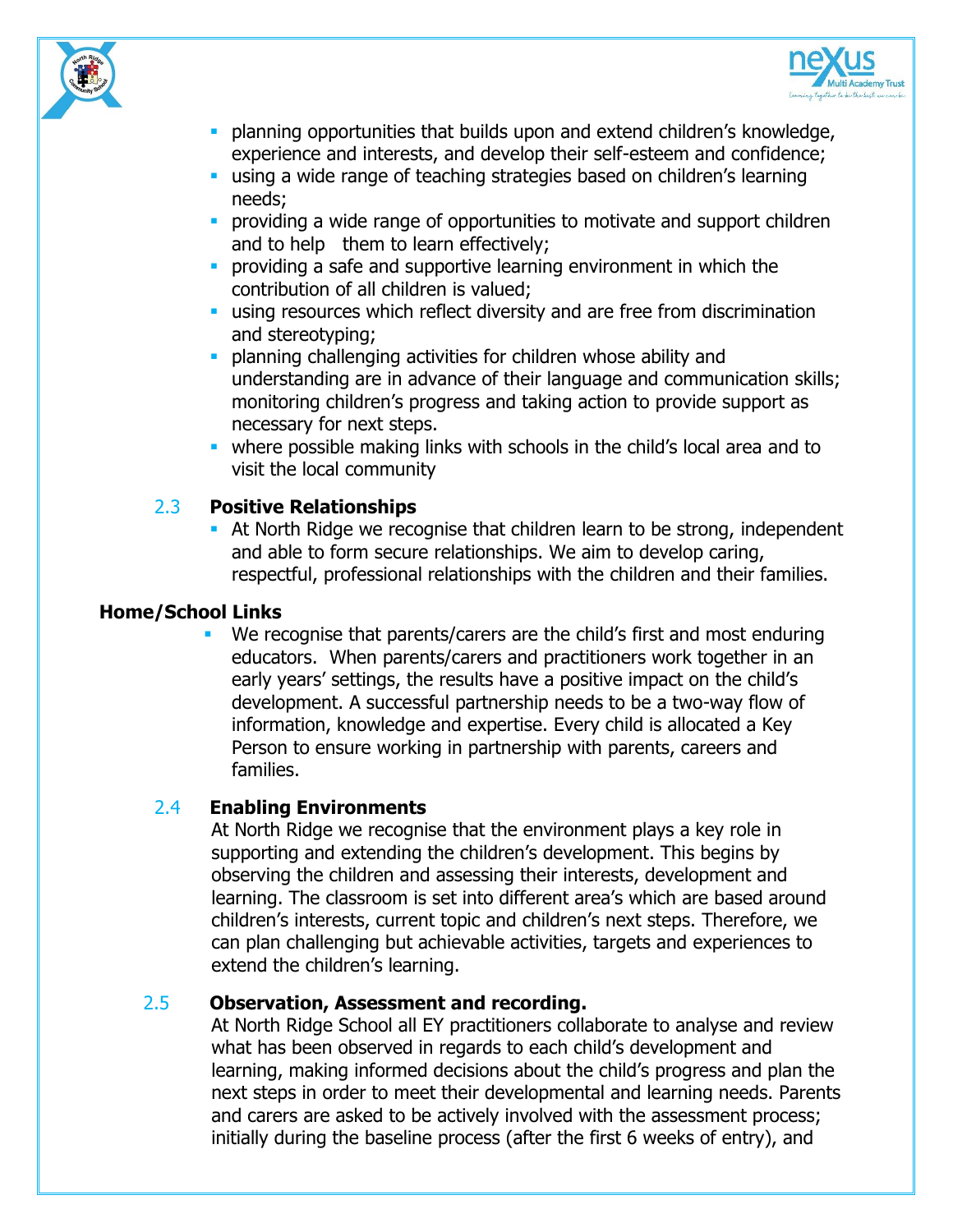



then provide school with new information on their child's development/achievements at home on a regular basis. (For further information see the Assessment Policy.)

Teaching and Learning in Literacy and Mathematics is monitored by the Literacy and Mathematics Lead and they are informed by the EY leader about the teaching and learning of the development areas across the Foundation Stage each year these are delivered by following the school's strategies.

#### 2.6 **The Learning Environment**

We aim to create an inviting, welcoming, well-resourced and stimulating learning environment both indoors and outdoors which will encourage children to play, explore, investigate and learn through first-hand experience. We also aim to make it a place where children feel secure and confident but are challenged enough to develop their independence. All children are actively encouraged to become independent learners. Activities are planned for both inside and outside. Children are encouraged to be outside as much as possible with appropriate clothing according to the weather conditions and activities.

Children have the freedom to move between the indoor and outdoor provision during the school day with appropriate support. The learning environment is divided into a variety of areas, including those with a continuous provision.

All children are actively encouraged to become independent learners.

#### **The EY Learning and Development Requirements comprise of:**

- The Four areas of Learning and Development
- The Early Learning Goals
- Assessment Requirements- Early Years Developmental Journal
- 2.7 The Seven Areas of Learning and Development are fundamental in shaping the early years setting. Three areas are particularly important for igniting the children's curiosity and enthusiasm and enabling them to learn, form relationships and thrive in their own unique way.

#### 2.8 These three areas, the **PRIME AREAS** are:

- communication
- **Physical Development**
- **Personal, Social and Emotional Development**
- 2.9 We support children in four more areas; these being **the SPECIFIC AREAS.**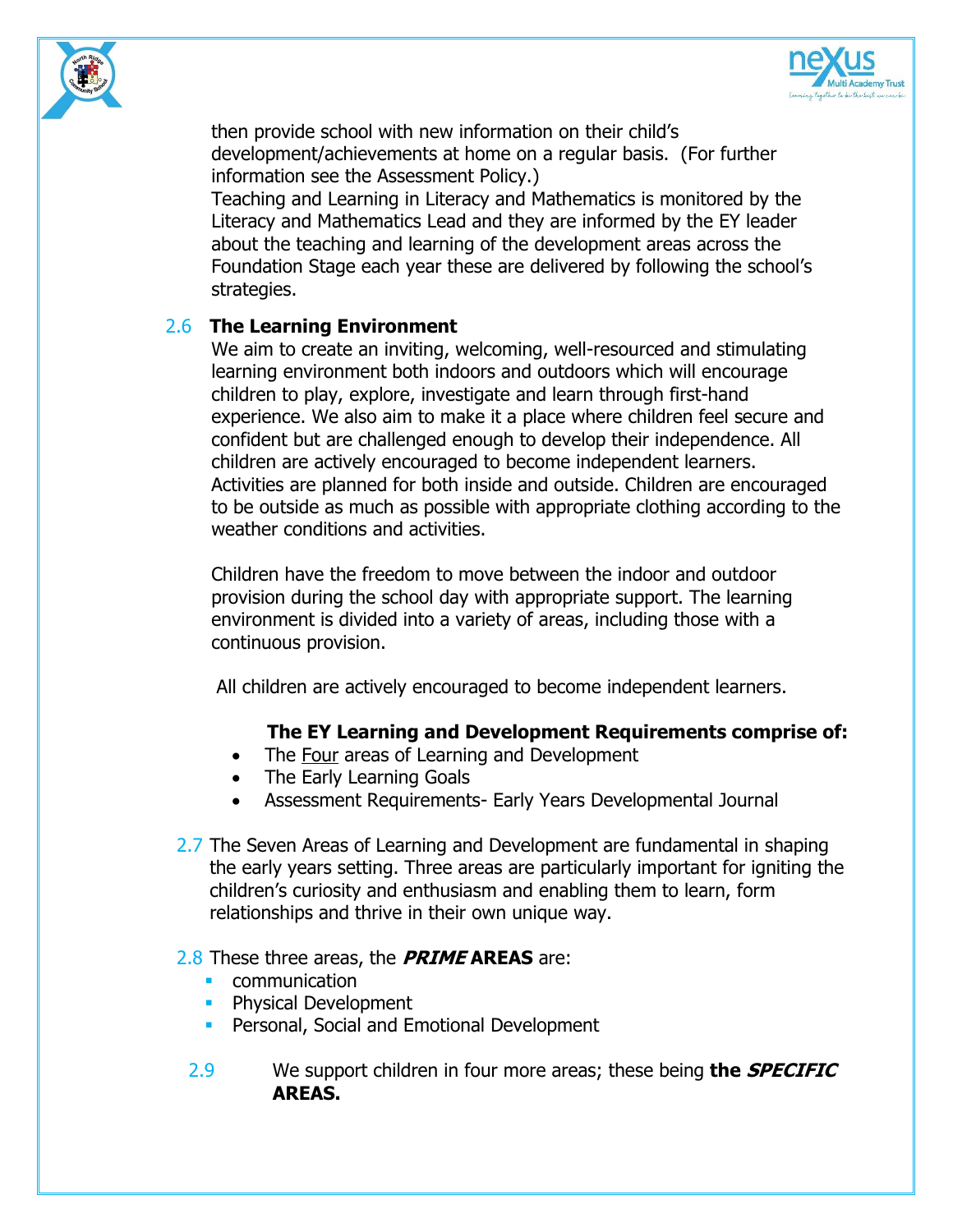



#### 2.10 The **Specific Areas are:** The specific areas are under 'Thinking' within the assessment framework:

- Literacy
- **Mathematics**
- Understanding the world
- **EXPLERE** Expressive arts and design
- At North Ridge School we believe these four areas are equally important and depend on each other to support a rounded approach to child development. We aim to deliver all the areas through planned, purposeful play, with adult-led and child-initiated activities.

# 3. Play

3.1 Through play our children explore and develop learning experiences, which help them make sense of the world. They practice and develop ideas, learn how to control themselves and understand the need for rules. They have the opportunity to think creatively alongside other children, as well as on their own. They communicate with others as they investigate and solve problems. They express fears or re-live anxious experiences in controlled and safe situations.

# 4. Planning

- 4.1 Good planning is the key to making children's learning effective, exciting, varied and progressive. Effective learning builds on and extends what children know and can do. Opportunities for adult and child led activities are planned throughout the day.
- 4.2 Planning shows how the principles of the EY will be put into practice. Initially, having an over-arching termly theme; where planning is then informed on a weekly/day by day basis by observations of the children, in order to understand and consider and incorporate their current interests, development and learning. Practitioners and parents /carers are involved in this process as much as possible.

## 5. Liaison with Pre-school Settings and **Induction**

5.1 At North Ridge we have links with the Doncaster pre-school providers. The reception and pre-school teachers meet to discuss assessment and induction